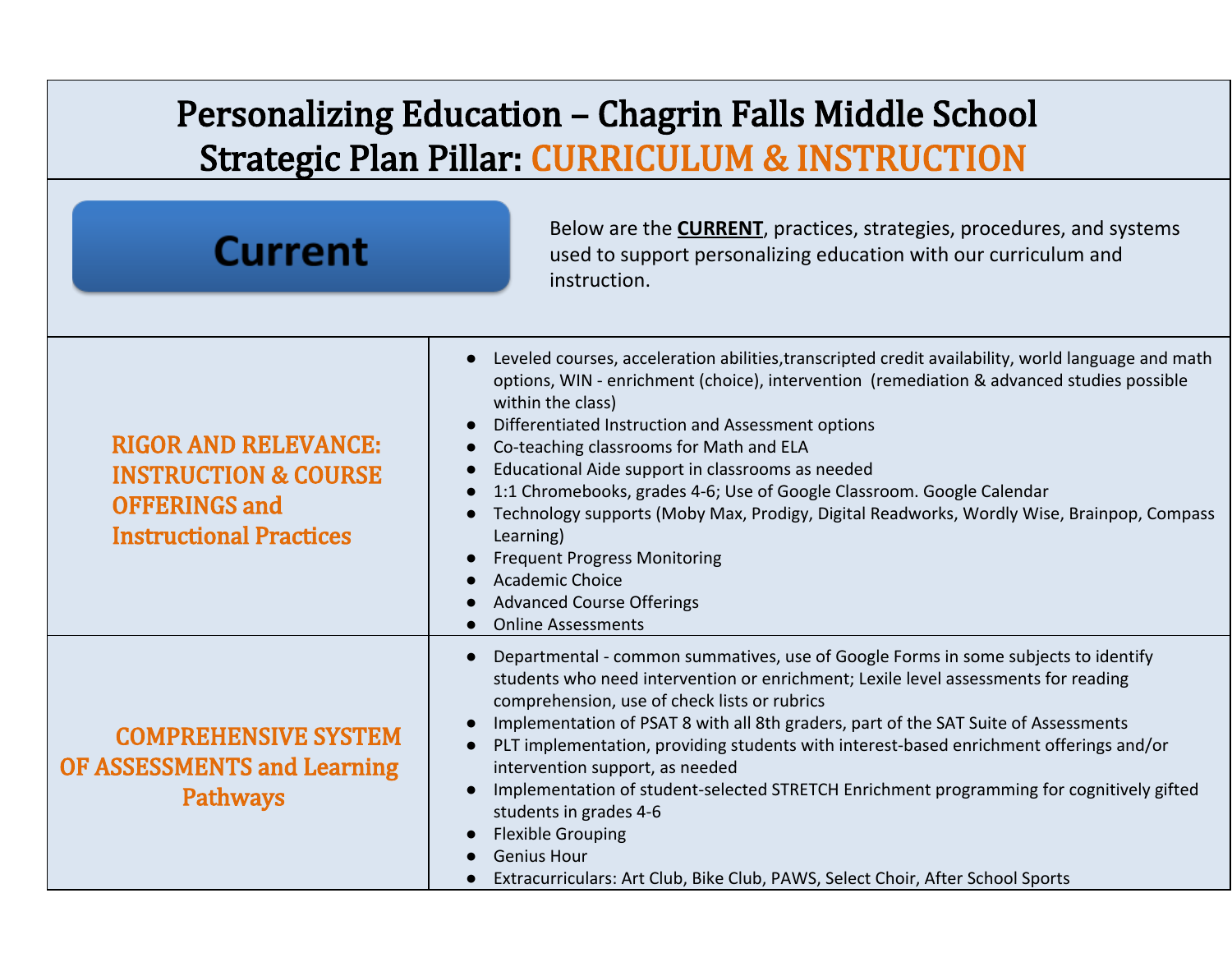| <b>DATA-DRIVEN DECISIONS</b>                                                                                                                                                             | RtI, Use of Selection Criteria to determine student readiness for all Advanced courses                                                                                                                                                                                                                                                                                                                                                                                                                                                                                                                                                                                                                                                                                                                            |  |
|------------------------------------------------------------------------------------------------------------------------------------------------------------------------------------------|-------------------------------------------------------------------------------------------------------------------------------------------------------------------------------------------------------------------------------------------------------------------------------------------------------------------------------------------------------------------------------------------------------------------------------------------------------------------------------------------------------------------------------------------------------------------------------------------------------------------------------------------------------------------------------------------------------------------------------------------------------------------------------------------------------------------|--|
| <b>Flexible Environments</b>                                                                                                                                                             | Common I/E period (PLT) allowing for flexible groupings based on student needs and interests<br>"Flexible Friday" adjusted schedule to allow for community building, enrichment classes,<br>assemblies, and specialized programming.<br>75 minute grade level block scheduling for academics and encores<br>Kinesthetic Classrooms; Physioballs for seating<br>Field Trips, 6th Grade Camp Trip                                                                                                                                                                                                                                                                                                                                                                                                                   |  |
| Below are the practices, strategies, procedures, and systems we are<br><b>Developing</b><br><b>DEVELOPING</b> to support personalizing education with our curriculum and<br>instruction. |                                                                                                                                                                                                                                                                                                                                                                                                                                                                                                                                                                                                                                                                                                                                                                                                                   |  |
| <b>RIGOR AND RELEVANCE:</b><br><b>INSTRUCTION &amp; COURSE</b><br><b>OFFERINGS and</b><br><b>Instructional Practices</b>                                                                 | 2016-17 - systemic Review and Refinement of K-12 Research<br>2016-17 - systemic Review and Refinement of K-12 Science<br>7 of the 7-12 teachers who currently teach courses within CFMS are in the process of completing<br>graduate coursework toward Gifted Endorsement, which will be attainable by each of these<br>teachers by June 2017<br>Developing ways in how we use intervention/enrichment for our students.<br>RTI process as a framework and basic practices (protocols)<br>High Quality Instruction strategies (High Percentile Gain) shared and implemented cross-curriculum<br>Development of targeted Tier I interventions<br>Development of differentiated mini-lessons and activities that target individualized<br>instructional and intervention needs<br>Multiple assessment opportunities |  |
| <b>COMPREHENSIVE SYSTEM OF</b><br><b>ASSESSMENTS and Learning</b><br><b>Pathways</b>                                                                                                     | Classroom-based practice<br>Development of differentiated assessment choices<br>Using learning style inventories to develop activities that meet the interests and needs of<br>individual students                                                                                                                                                                                                                                                                                                                                                                                                                                                                                                                                                                                                                |  |
| <b>DATA-DRIVEN DECISIONS</b>                                                                                                                                                             | RtI<br>$\bullet$<br>Ongoing use of Selection Criteria to determine student readiness for advanced<br>coursework                                                                                                                                                                                                                                                                                                                                                                                                                                                                                                                                                                                                                                                                                                   |  |